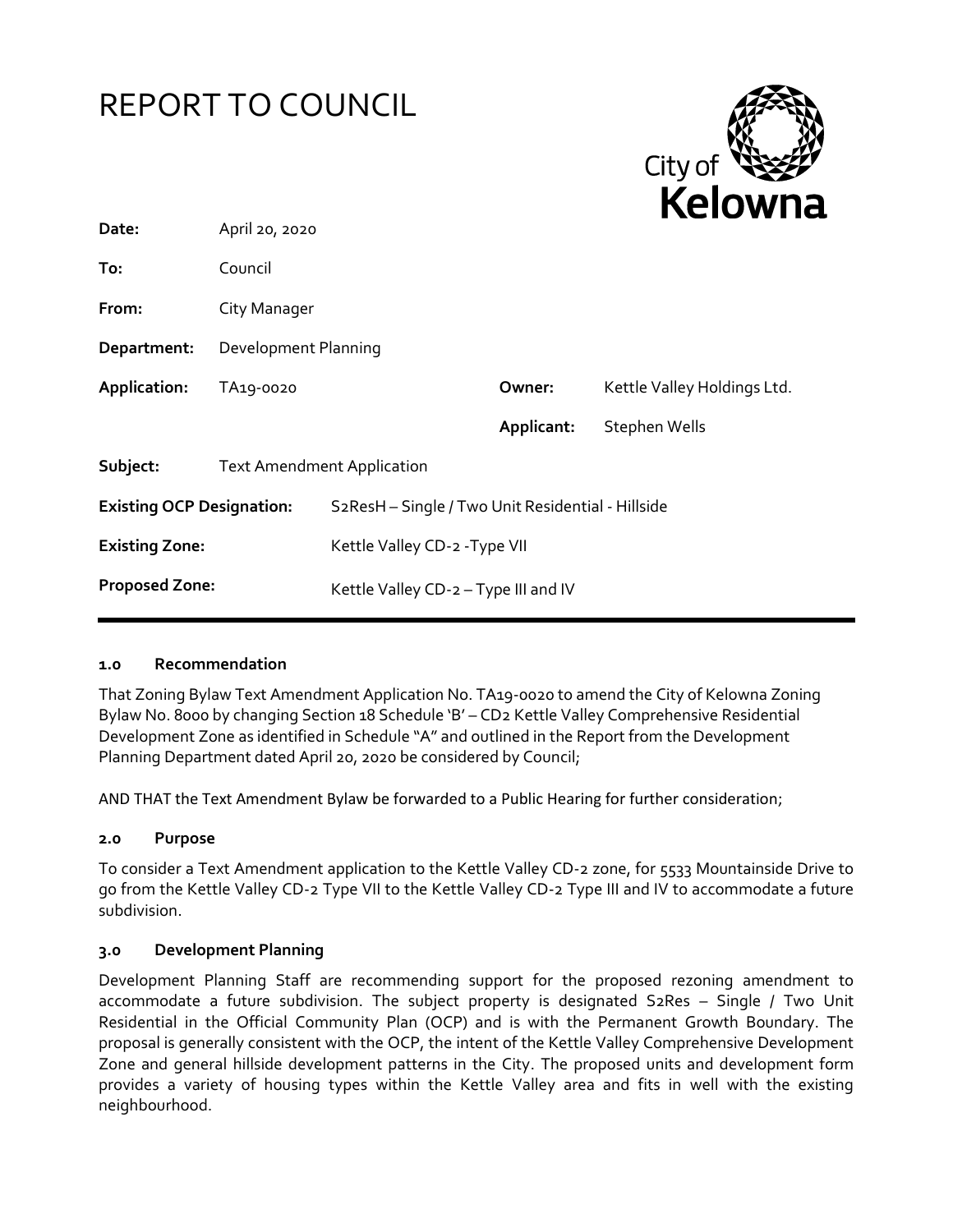The intent of the current Type VII development type is to provide for "Cluster Estate" units in a strata format allowing single family, semi-detached and multifamily (up to 4 units) housing. Given the sites existing topography and the surrounding development composition staff believe the proposed changed will integrate better into the existing neighborhood which is primarily single family. Public access to the existing parkland to the north will be achieved off the end of the cul-de-sac to maintain trail connections through the area.

In addition, the Type VII development type will be removed in entirety from the CD2 zone as there is no existing or proposed development that utilizes this form of housing.

# **4.0 Proposal**

## 4.1 Project Description

The applicant has applied for a text amendment to accommodate a future subdivision which will be accessed from Mountainside Drive. The current proposal shows 34 single family lots. The subdivision would be accessed by a municipal road, splitting into two dead roads with cul de sac turn arounds. Given the topography of the site, the proposal is not anticipated to have significant cut or fill slopes or large retaining walls.

## 4.2 Site Context

The subject property is located in the South Okanagan Mission City Sector and accessed from Mountainside Drive. The surrounding neighborhood is primarily single family residential to the west across Mountainside Drive and dedicated park land to the north. Directly adjacent south of the property is a vacant RH3 zoned parcel. Specifically, adjacent land uses are as follows:

| <b>Orientation</b> | Zoning                                     | <b>Land Use</b>           |  |
|--------------------|--------------------------------------------|---------------------------|--|
| North              | CD-2 Kettle Valley Comprehensive           | Park and Open Space       |  |
|                    | Development Zone                           |                           |  |
| East               | CD-2 Kettle Valley Comprehensive           | Single Family Residential |  |
|                    | Development Zone                           |                           |  |
| South              | RH <sub>3</sub> - Hillside Cluster Housing | Vacant                    |  |
| West               | RH <sub>3</sub> - Hillside Cluster Housing | Vacant                    |  |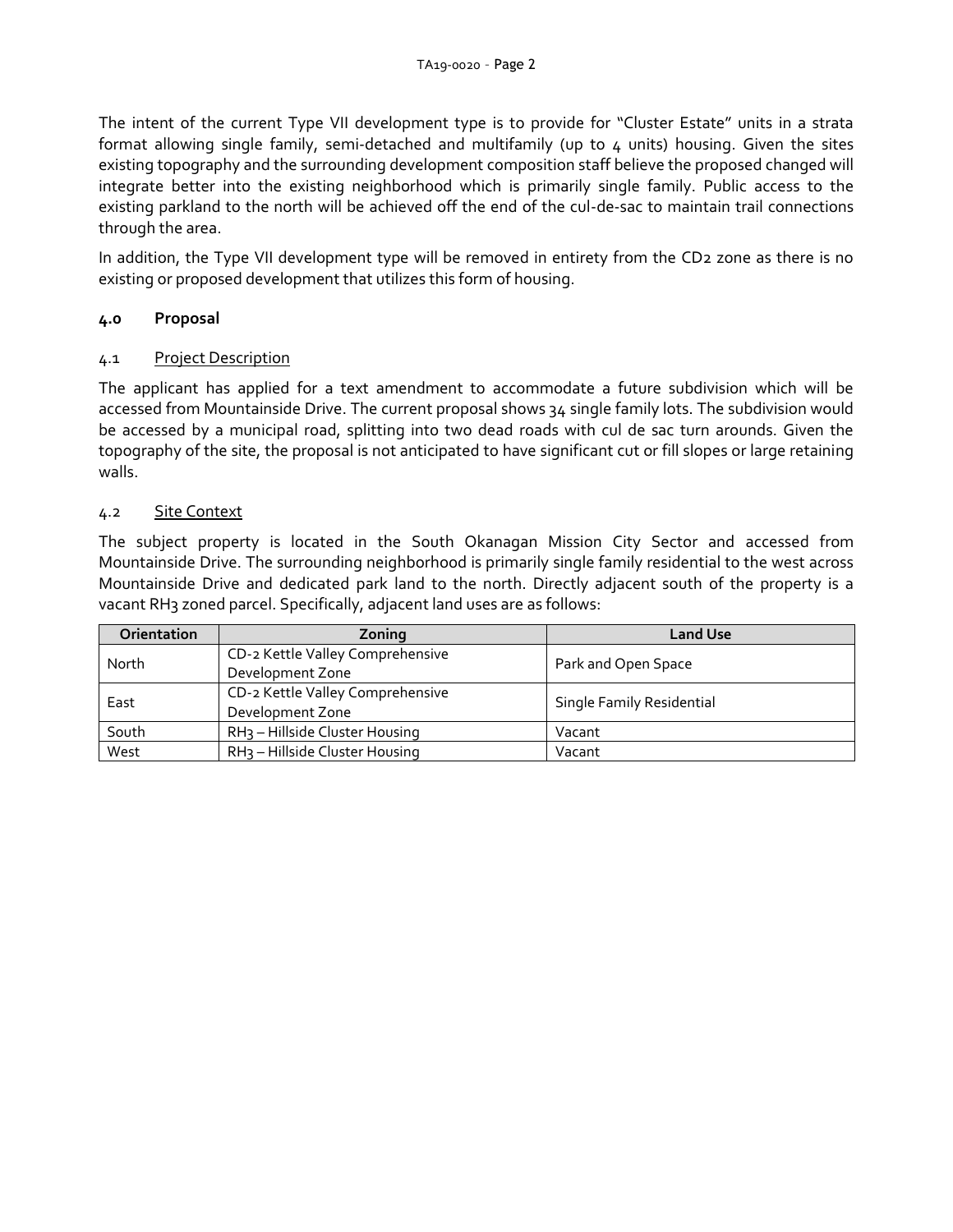

**Subject Property Map:** 5533 Mountainside Drive

## 4.3 Kelowna Official Community Plan (OCP)

#### Chapter 5: Development Process

#### *Objective 5.2 Develop Sustainably*

*Policy .3 Complete Suburbs.* Support a mix of uses within Kelowna's suburbs, in accordance with "Smart Growth" principles to ensure complete communities. Uses that should be present in all areas of the City, at appropriate locations, including commercial, institutional, and all types of residential uses (including affordable and special needs housing) at densities appropriate to their context.

*Policy .5 Integrated Land Use.* Integrate land use approaches wherever possible to improve opportunities for biodiversity, ecosystem connectivity, recreation, agriculture and local food production, while reducing conflicts.

#### **5.0 Technical Comments**

#### 5.1 Development Engineering Department

Refer to Development Engineering Memo dated December 17, 2019.